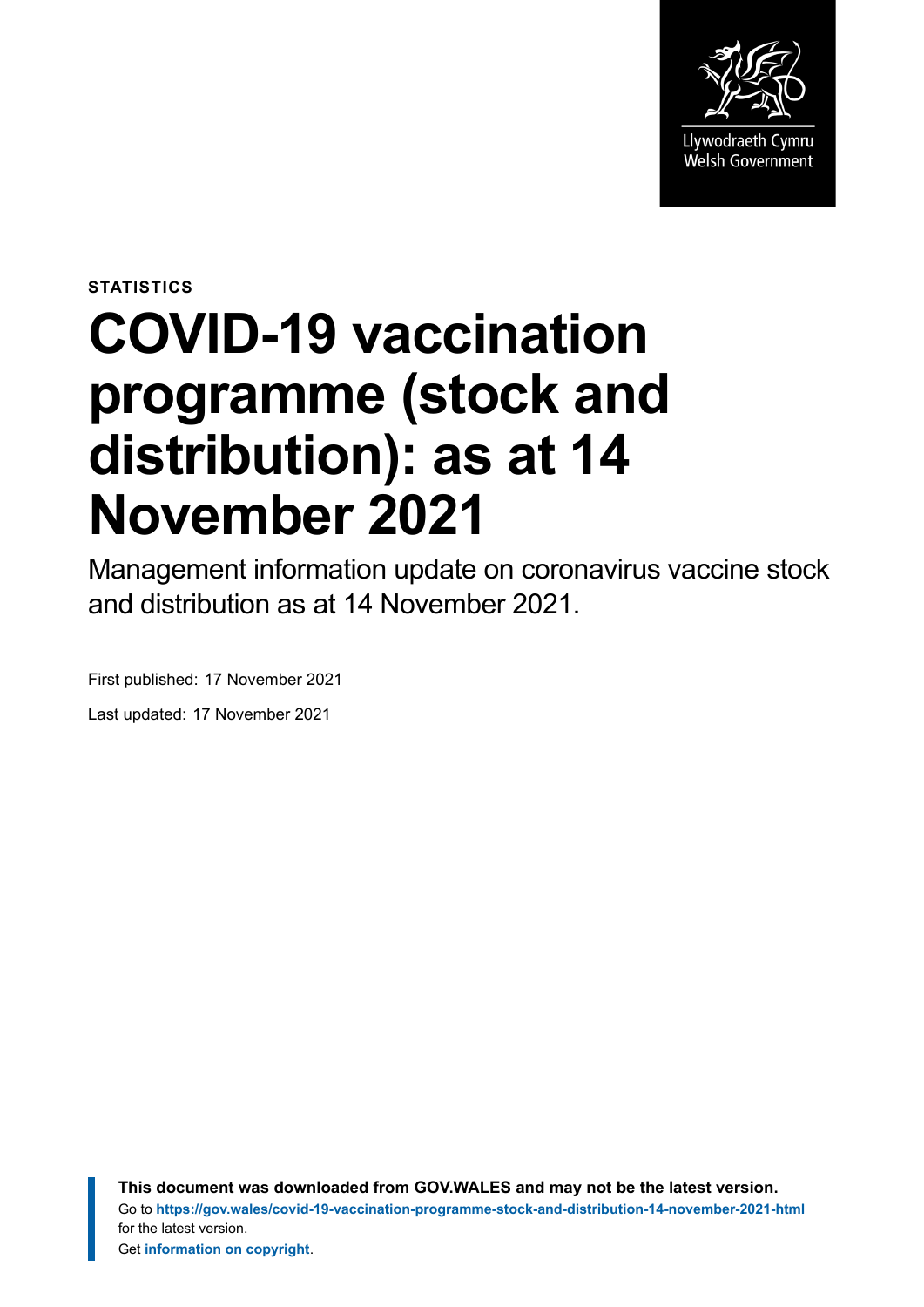## **Contents**

| <b>Introduction</b>                        |  |
|--------------------------------------------|--|
| <b>Main results</b>                        |  |
| <b>Background</b>                          |  |
| <b>Quality and methodology information</b> |  |
| <b>Contact details</b>                     |  |

#### <span id="page-1-0"></span>**Introduction**

This weekly statistical release includes management information on the number of COVID-19 vaccine doses allocated to Wales and local health boards.

We're publishing this to support the commitment to keep individuals up to date about the vaccination roll out, as set out in the **[Vaccination Strategy for Wales](https://gov.wales/covid-19-vaccination-strategy)**.

This release does not include statistics on people vaccinated. Data on vaccinations given are published daily and weekly, on the **[Public Health Wales](https://public.tableau.com/profile/public.health.wales.health.protection#!/vizhome/RapidCOVID-19virology-Public/Headlinesummary) [Rapid COVID-19 Surveillance Dashboard](https://public.tableau.com/profile/public.health.wales.health.protection#!/vizhome/RapidCOVID-19virology-Public/Headlinesummary)**, with the weekly data providing more detailed breakdowns.

There are currently three types of coronavirus (COVID-19) vaccine being supplied and administered in Wales (Pfizer BioNTech, Oxford/AstraZeneca and Moderna). The first dose of the Pfizer BioNTech vaccine was administered on 8 December 2020, the first dose of the Oxford/AstraZeneca on 4 January 2021, and the first dose of Moderna on 7 April 2021.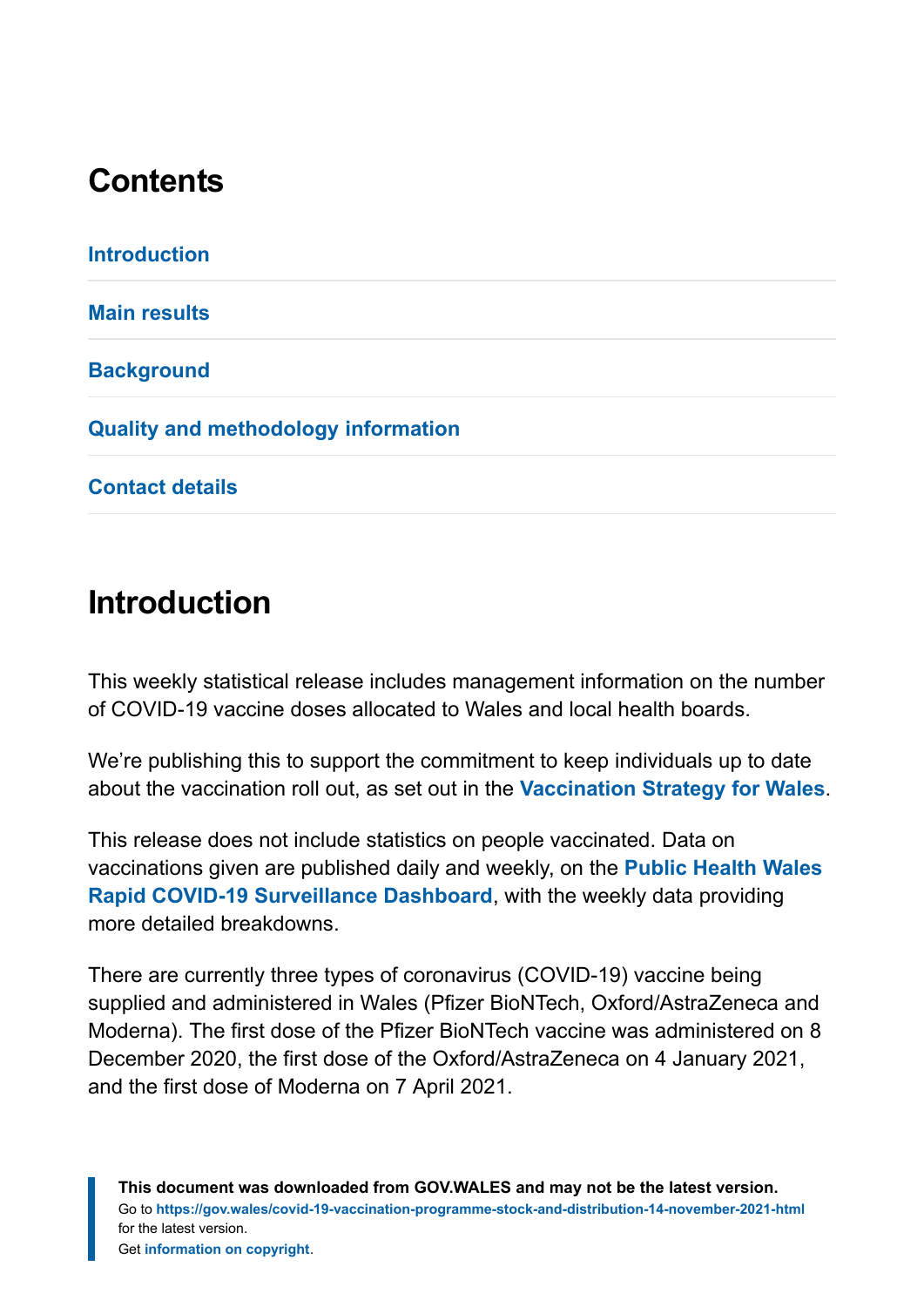All data on vaccines allocated and delivered to Wales are approved by the UK Government.

The data is available on **[StatsWales](https://statswales.gov.wales/Catalogue/Health-and-Social-Care/coronavirus-covid-19/covid-19-vaccination-programme-stock-and-distribution)**.

# <span id="page-2-0"></span>**Main results**

- 6,317,760 doses of COVID-19 vaccine have been allocated to Wales.
- 5,327,660 doses of COVID-19 vaccine have been delivered to Wales.
- 1.6% of vaccine doses were reported as not suitable for use. Split by vaccine type: 1.1% of Pfizer BioNTech, 2.0% of Oxford/AstraZeneca, and 2.4% of Moderna vaccine doses were reported as not suitable for use.

# <span id="page-2-1"></span>**Background**

The total number of doses allocated refers to the number of doses that, in the case of the Oxford / AstraZeneca and Moderna vaccines have been made available by Public Health England to the Welsh Government for ordering (up to 11:55 on 15 November 2021) or, in the case of the Pfizer/BioNtech vaccine, delivered directly from the manufacturer to Wales (up to the end of 15 November 2021).

The total number of doses delivered refers to the number of doses that have either been delivered from Public Health England's distributor to the NHS in Wales or, in the case of the Pfizer/BioNtech vaccine, delivered from the Welsh Government's distributor to the NHS in Wales, and is the cumulative amount delivered by 23:59 on 14 November 2021.

The difference between vaccine allocated to Wales and vaccine delivered in Wales is made up of vaccines allocated but not yet delivered.

Number of doses includes Pfizer/BioNTech, AstraZeneca and Moderna doses.

Figures on doses allocated and delivered refer to one dose of vaccine. A course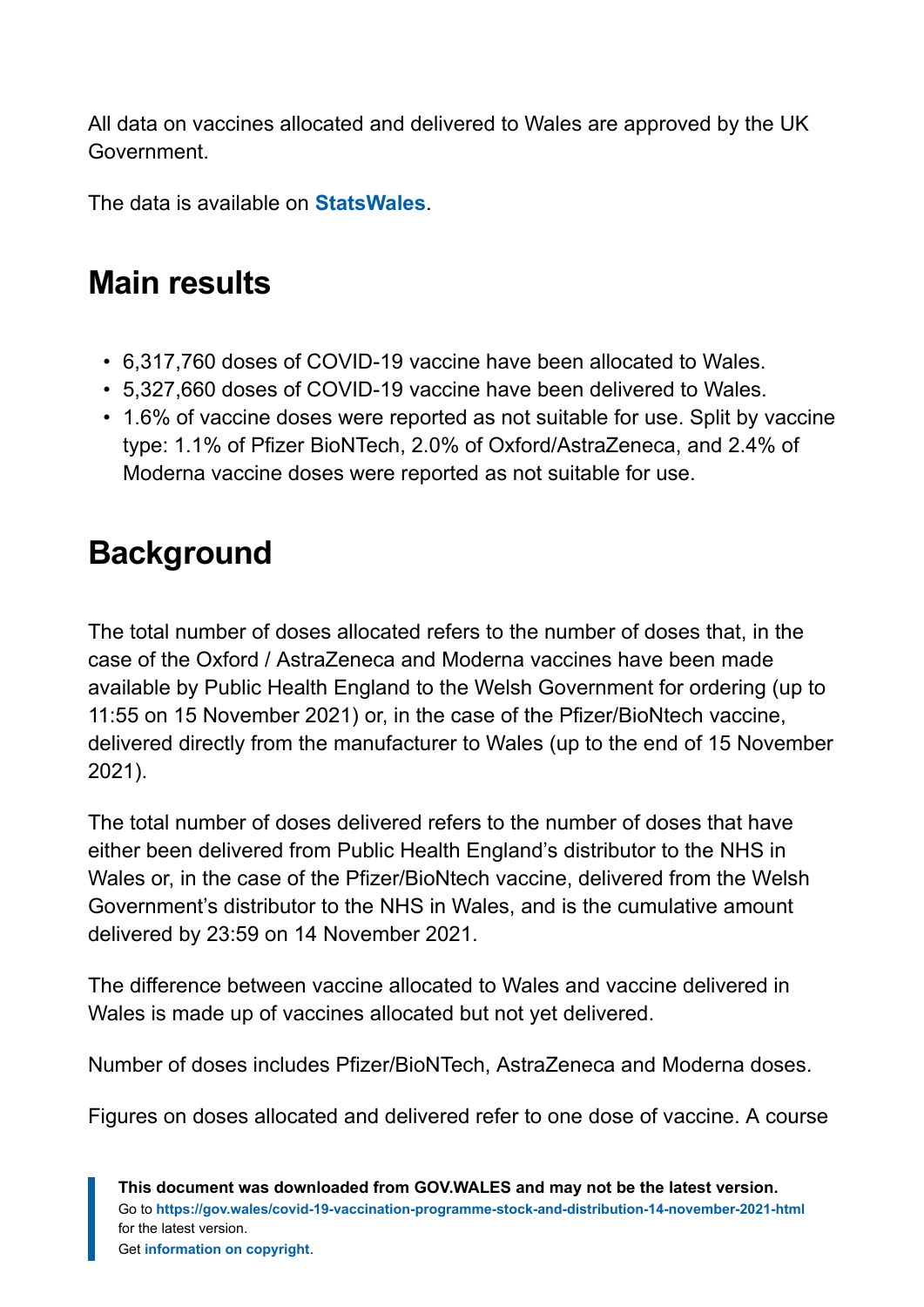of vaccination is made up of a number of doses and will differ between individuals, please see the **[quality and methodology information section](#page-4-0)** for more information.

The data on vaccination allocation and delivery is drawn from information provided by Public Health England (PHE) and the Welsh Government. The data is collected from management information generated during the operation of the Vaccine Deployment Programme and collated centrally by Public Health England and, for the Pfizer/BioNTech vaccine, by the Welsh Government.

The data is management information which is used to support COVID-19 vaccination operations. The data have not undergone the same level of quality assurance as official statistics, and are subject to future revisions. We are publishing these data to provide a weekly summary of vaccination operations in Wales.

Vaccines unsuitable for use include doses that fail quality assurance on initial inspection, doses that fail quality assurance following preparation and vials/ doses which expire during the vaccination session.

Digital Health and Care Wales (DHCW) data from the Welsh Immunisation System (WIS) is used for vaccine doses not suitable for use. There may be additional unusable doses that have not been recorded.

The UK Government hold the contracts for vaccine volumes and deliveries to the whole of the UK. Wales receives a population share of all vaccines procured by the UK Government. Vaccines are allocated to health boards on the basis of the UK's Independent Joint Committee on Vaccination and Immunisation (JCVI) priority groups' population sizes following allocations given to Public Health Wales (PHW) and Velindre University NHS Trust. PHW and Velindre receive an allocation relative to the number of employees classified as frontline healthcare workers in accordance with JCVI criteria. Velindre receive an allocation for vaccinating employees of the Welsh Ambulance Service Trust and individuals under the care of Velindre Cancer Centre who are also in JCVI priority groups.

Pfizer BioNTech vaccines are delivered directly to Wales by the manufacturer. The Welsh Government's distributor delivers the Pfizer BioNTech vaccine to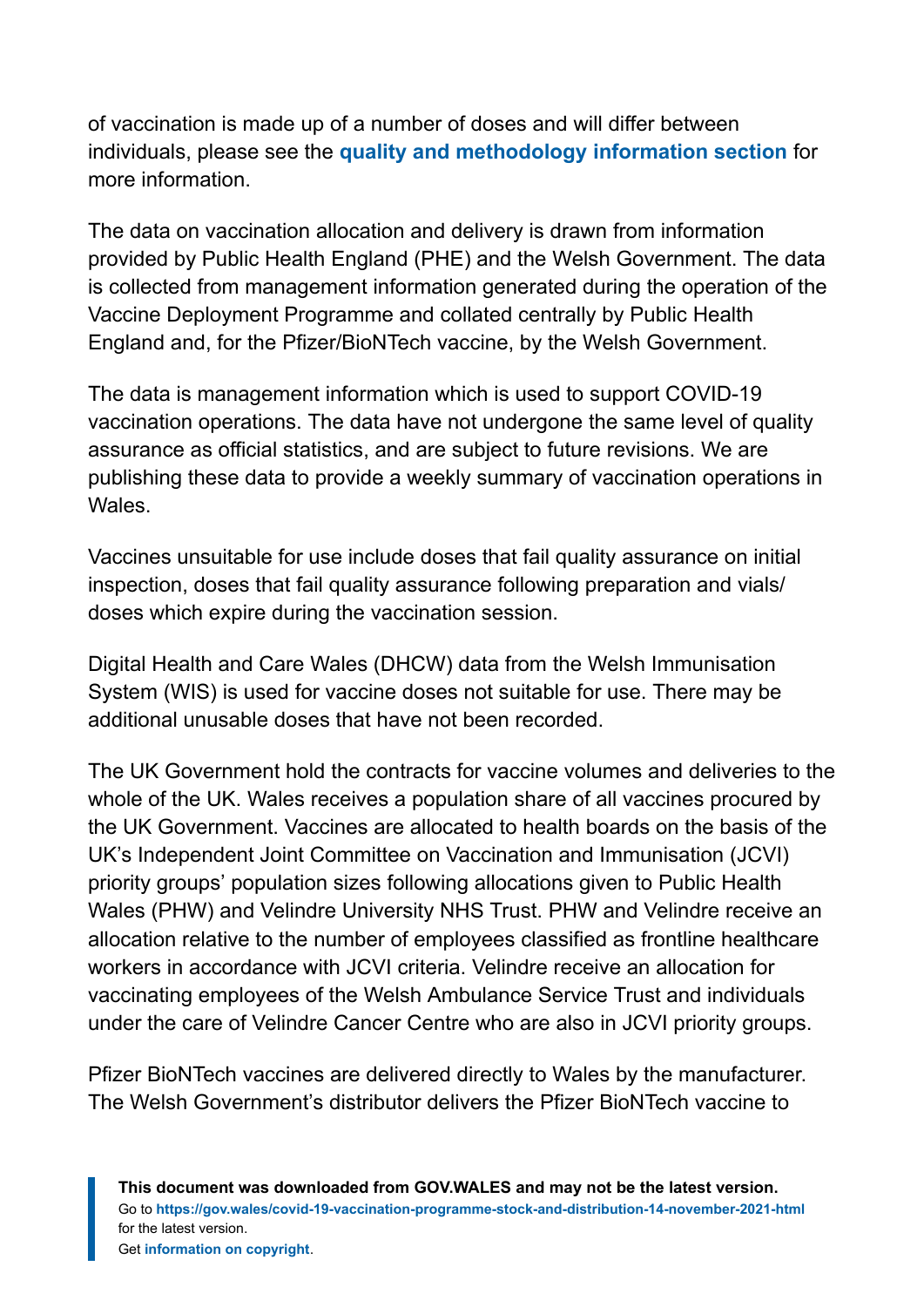mass vaccination centres, hospitals and GP practices. The Oxford/AstraZeneca vaccine is delivered by Public Health England's distributor directly to hospitals and GP practices and other primary health care settings. The Moderna vaccine is delivered by Public Health England's distributor to the Welsh Government's distributor who then delivers it to mass vaccination centres, hospitals, GP practices and other primary health care settings.

# <span id="page-4-0"></span>**Quality and methodology information**

#### **Context**

The data used in this release is management information which is used to support COVID-19 vaccination operations. We are publishing these data to provide a timely summary of vaccination operational activity. The data have not undergone the same level of quality assurance as official statistics, and are subject to future revisions.

This information helps to monitor the COVID-19 Vaccination Programme.

#### **Relevance**

Daily data on the number of people who have received vaccinations is published on the Public Health Wales (PHW) **[Rapid COVID-19 Surveillance dashboard](https://public.tableau.com/profile/public.health.wales.health.protection#!/vizhome/RapidCOVID-19virology-Public/Headlinesummary)**. The daily release shows the cumulative number of vaccinations administered – for first dose, second dose, three dose primary course in the severely immunosuppressed, and booster doses. The daily figures give a timely update on the roll out of the vaccination programme, although the actual number of people vaccinated will be higher due to ongoing data entry. PHW also publish weekly, more detailed data on vaccinations through the dashboard.

Information for the public about the vaccination is available on the **[PHW](https://phw.nhs.wales/topics/immunisation-and-vaccines/covid-19-vaccination-information/) [website](https://phw.nhs.wales/topics/immunisation-and-vaccines/covid-19-vaccination-information/)**.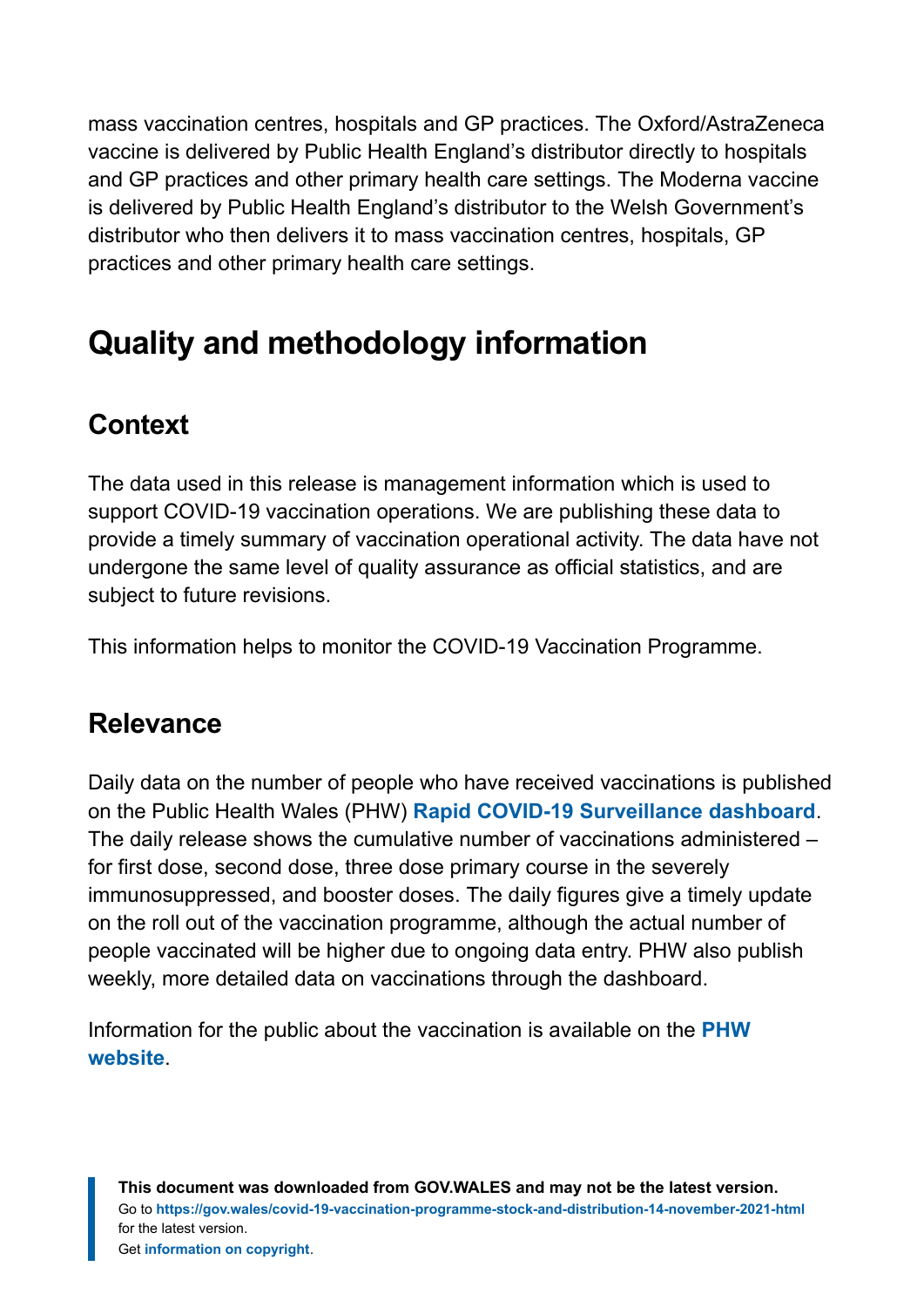#### **Accuracy**

A digital infrastructure for scheduling appointments, recording, and reporting on vaccination activity was developed by the Digital Health and Care Wales (DHCW) to meet the needs of the vaccination programme called the Welsh Immunisation System (WIS). Data on vaccine doses not suitable use is extracted from WIS and reflects the position as at 5pm on the Sunday of each week.

Some vaccination data may be recorded on paper records, which may still need to be entered at the time of data extraction and reporting. Actual numbers may vary and will be revised in future releases as more information is recorded.

Vaccine data provided by the distributor are undergoing quality assurance and as such are subject to future revision.

In this release vaccine figures are reported in terms of doses.

Prior to 26 January 2021 the product information for the Pfizer vaccine stated that each vial contains 5 doses; however in some cases it may be possible to withdraw a further sixth dose from some vials. The use of this additional dose is supported by the Medicines & Healthcare products Regulatory Agency (MHRA). From 26 January 2021, the MHRA updated their regulations to state that Pfizer vials officially contain 6 doses. The number of doses of Pfizer vaccine has been calculated on the basis of the date on which vaccine was received in Wales.

The product information for the Oxford/AstraZeneca vaccine states that vials contain 8 or 10 doses (depending on the presentation), however in some cases it may be possible to withdraw a further (9<sup>th</sup> or 11<sup>th</sup>) dose from some vials. The use of this additional dose is supported by the MHRA.

There are two different presentations of the Oxford/AstraZeneca vaccine provided:

• 80 dose packs (Ten 4 ml vials with at least 8 doses per vial)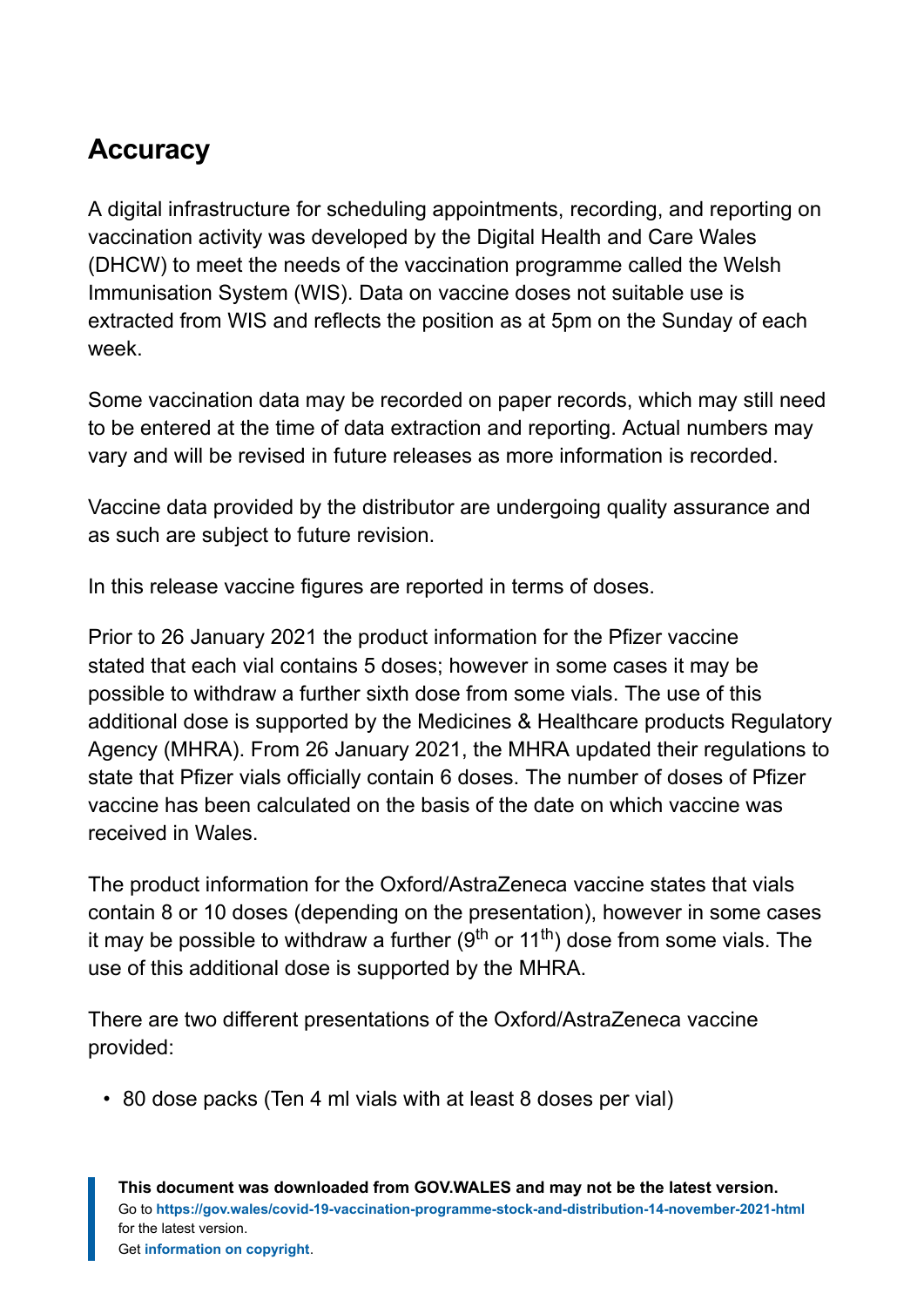• 100 dose packs (Ten 5 ml vials with at least 10 doses per vial)

The product information for the Moderna vaccine states that 10 doses can be withdrawn from each vial; however an additional overfill is included in each vial to ensure that 10 doses of 0.5 mL can be delivered. In some cases it may be possible to withdraw further doses from some vials. The use of this additional dose is supported by the MHRA.

Figures on doses allocated and delivered refer to one dose of vaccine. A course of vaccination is made up of a number of doses and will differ between individuals. Individuals who are severely immunosuppressed were recommended three doses from the beginning of the vaccination programme. The remainder of the eligible population were recommended two doses, with three doses recommended once the booster programme began in autumn 2021.

The percentage of doses unsuitable for use is calculated using the total doses unsuitable for use and dividing this by the total doses administered and the total doses unsuitable for use. From 24 October 2021, the cumulative number of doses administered includes three dose primary courses and booster doses. At the time of implementation, Oxford/AstraZeneca and Moderna doses were used in small quantities for three dose primary courses and booster doses and so this change had little impact on the percentage reported as not suitable for use. However, the percentage of Pfizer BioNTech doses reported as not suitable for use saw a slight decrease.

During the week to 5 September 2021, there was an increase in the percentage of vaccine doses reported as not suitable for use in Wales. This was mainly driven by AstraZeneca vaccine batches reaching expiry dates during August 2021, accounting for approximately 40,000 doses.

As of 4 October 2021, the number of vaccines allocated to Wales includes previously deferred stock for the COVID-19 booster programme which began in autumn 2021.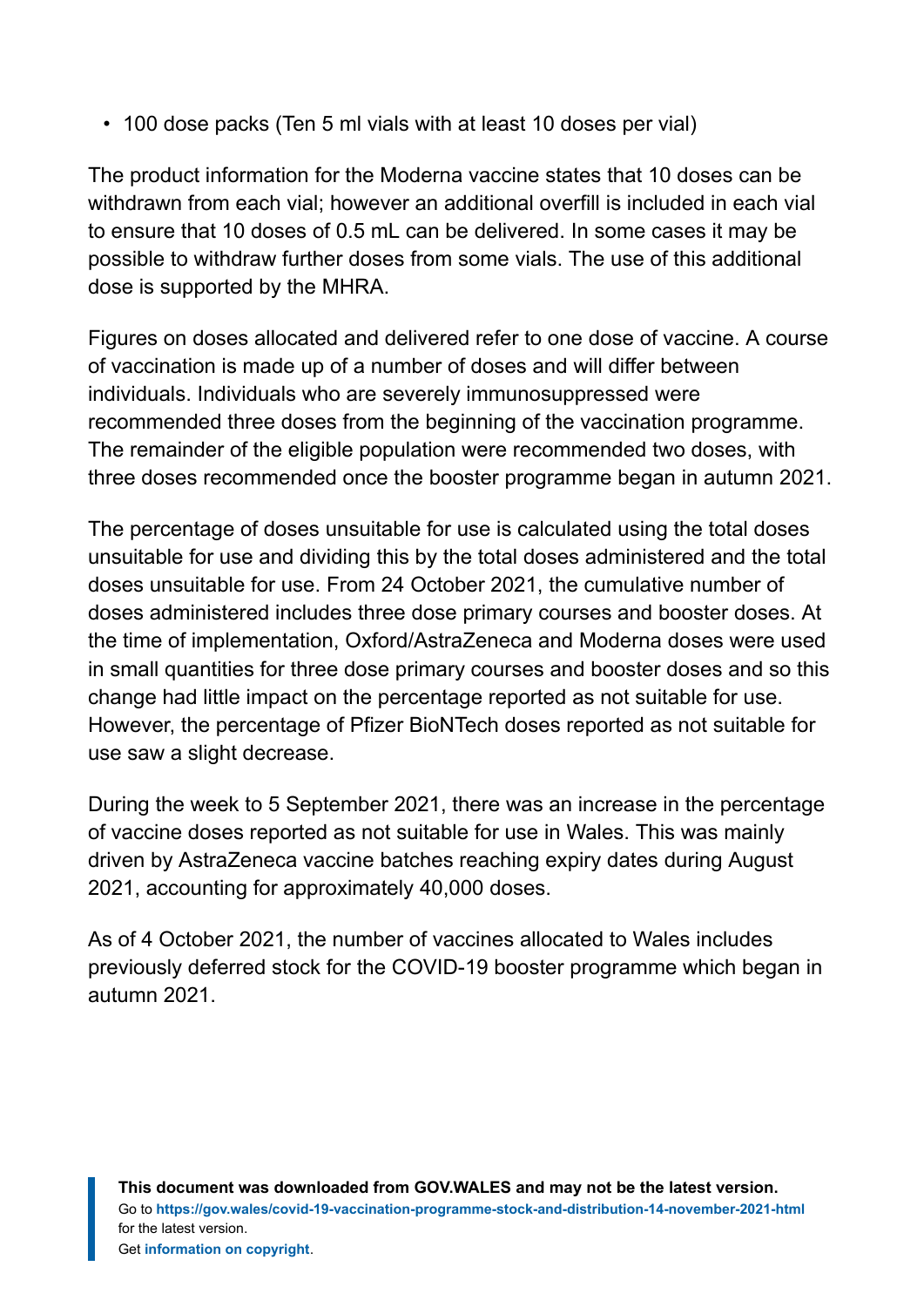#### **Timeliness and punctuality**

The data in this release is from 8 December 2020 onwards.

#### **Accessibility and clarity**

This statistical release has been pre-announced and then published on the **[Statistics and Research section of our website](https://gov.wales/statistics-and-research)**. It is accompanied by **[StatsWales](https://statswales.gov.wales/Catalogue/Health-and-Social-Care/coronavirus-covid-19/covid-19-vaccination-programme-stock-and-distribution)** tables to allow users to have direct access to the data.

#### **Comparability**

Public Health Wales produce a **[daily surveillance dashboard](https://public.tableau.com/profile/public.health.wales.health.protection#!/vizhome/RapidCOVID-19virology-Public/Headlinesummary)** where users can access the most up to date information on the number of COVID-19 vaccine doses administered.

England and Northern Ireland do not currently publish data on vaccination stock and supply. Scotland include the data in their **[Coronavirus \(COVID-19\): daily](https://www.gov.scot/publications/coronavirus-covid-19-daily-data-for-scotland/) [data for Scotland publication](https://www.gov.scot/publications/coronavirus-covid-19-daily-data-for-scotland/)**.

Data for COVID-19 vaccine doses administered for **[England](https://www.ons.gov.uk/peoplepopulationandcommunity/birthsdeathsandmarriages/deaths/datasets/numberofdeathsincarehomesnotifiedtothecarequalitycommissionengland)** is published on the **[COVID-19 Vaccinations pages of the NHS England website](https://www.england.nhs.uk/statistics/statistical-work-areas/covid-19-vaccinations/)**, and within the **[GOV.UK Coronavirus \(COVID-19\) dashboard](https://coronavirus.data.gov.uk/)**.

Data for COVID-19 vaccine doses administered in Scotland is published as daily data within the **[Coronavirus \(COVID-19\): daily data for Scotland](https://www.gov.scot/publications/coronavirus-covid-19-daily-data-for-scotland/) [publication](https://www.gov.scot/publications/coronavirus-covid-19-daily-data-for-scotland/)** by Scottish Government, on the **[COVID-19 vaccination dashboard](https://public.tableau.com/profile/phs.covid.19#!/vizhome/COVID-19DailyDashboard_15960160643010/Overview)** published by Public Health Scotland, and within the **[GOV.UK Coronavirus](https://coronavirus.data.gov.uk/) [\(COVID-19\) dashboard](https://coronavirus.data.gov.uk/)**.

Data for COVID-19 vaccine doses administered for Northern Ireland is published on the Health & Social Care Northern Ireland (HSCNI) **[vaccinations dashboard](https://covid-19.hscni.net/ni-covid-19-vaccinations-dashboard/)** and within the **[GOV.UK Coronavirus \(COVID-19\) dashboard](https://coronavirus.data.gov.uk/)**.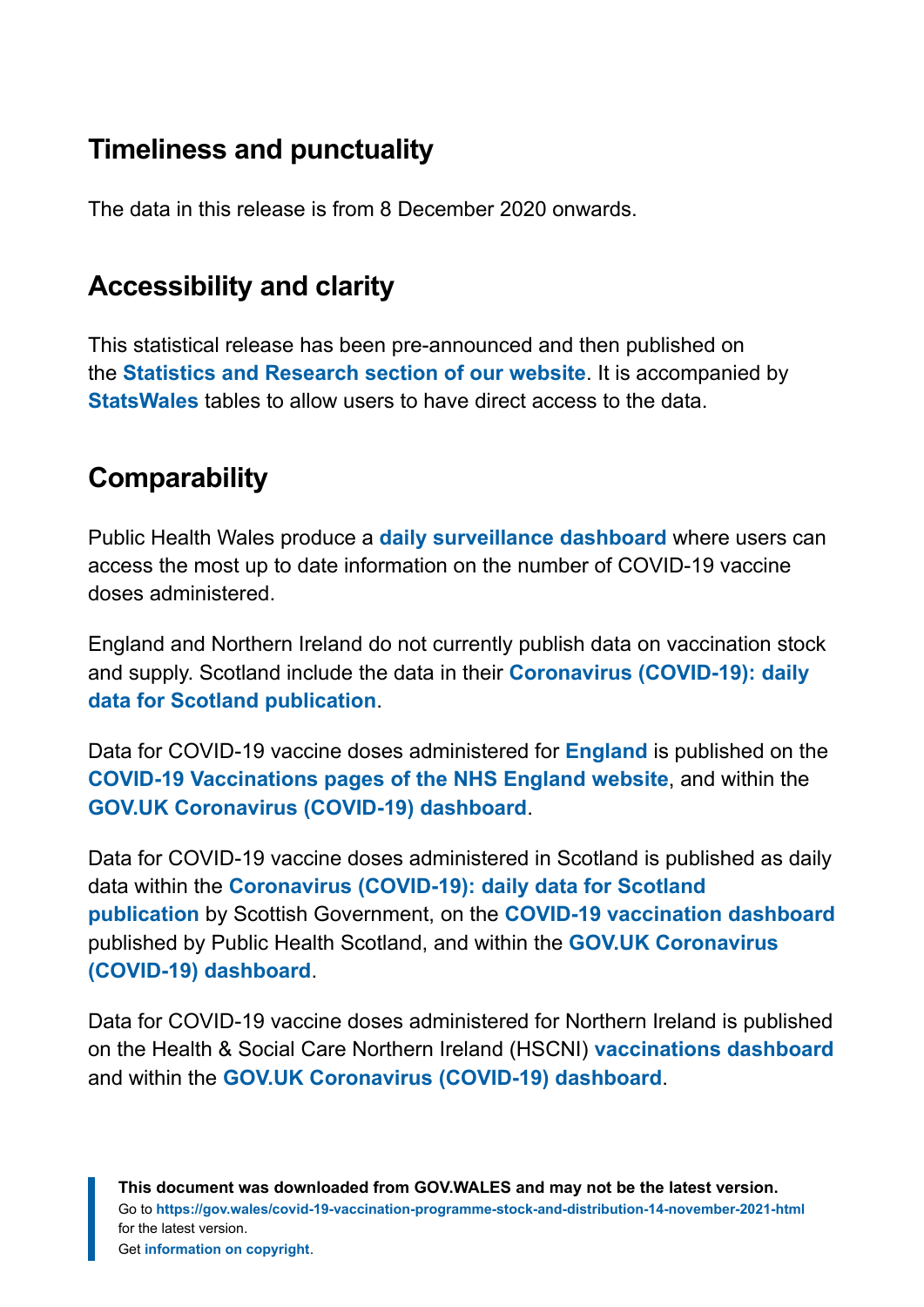#### **National Statistics status**

These statistics are not National Statistics. However, as far as has been practicable, they have been collected and validated in accordance with the pillars and principles within the **[Code of Practice for Statistics](https://code.statisticsauthority.gov.uk/)**. We continue to develop the data collection and quality assurance process to improve the data.

These statistics have been produced quickly in response to developing world events.

#### **Well-being of Future Generations Act (WFG)**

The Well-being of Future Generations Act 2015 is about improving the social, economic, environmental and cultural wellbeing of Wales. The Act puts in place seven wellbeing goals for Wales. These are for a more equal, prosperous, resilient, healthier and globally responsible Wales, with cohesive communities and a vibrant culture and thriving Welsh language. Under section (10)(1) of the Act, the Welsh Ministers must (a) publish indicators ("national indicators") that must be applied for the purpose of measuring progress towards the achievement of the wellbeing goals, and (b) lay a copy of the national indicators before Senedd Cymru. The 46 national indicators were laid in March 2016.

Information on the indicators, along with narratives for each of the well-being goals and associated technical information is available in the **[Well-being of](https://gov.wales/wellbeing-wales) [Wales report](https://gov.wales/wellbeing-wales)**.

Further information on the **[Well-being of Future Generations \(Wales\) Act](https://gov.wales/well-being-future-generations-wales-act-2015-guidance) [2015](https://gov.wales/well-being-future-generations-wales-act-2015-guidance)**.

The statistics included in this release could also provide supporting narrative to the national indicators and be used by public services boards in relation to their local wellbeing assessments and local wellbeing plans.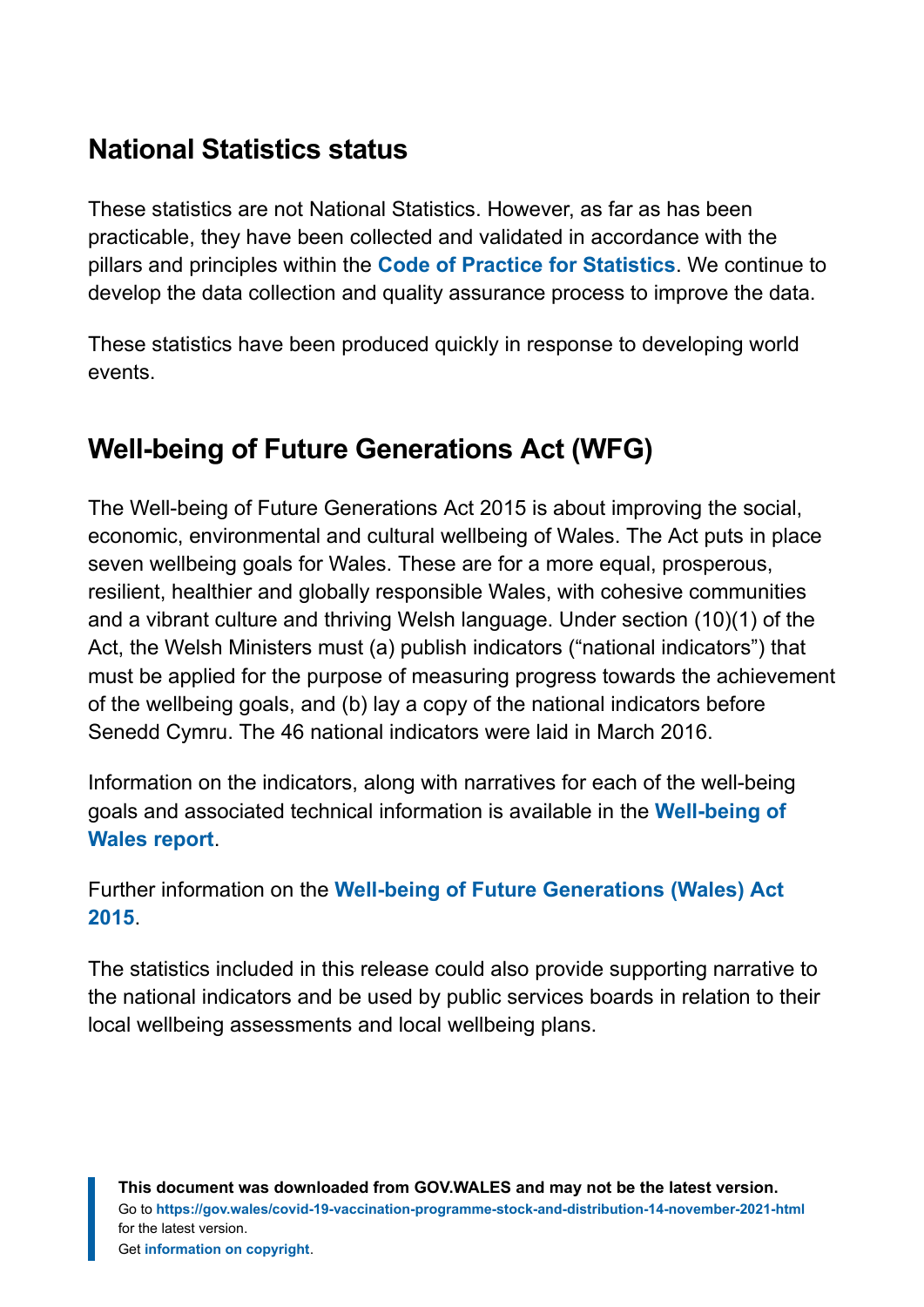#### **Next update**

The next release will be published on Wednesday 24 November 2021.

We are considering reducing the frequency of some of the COVID-19 related statistical releases, including this publication. We welcome any comments or feedback on how you use these releases, and any changes to them via **[kas.covid19@gov.wales](mailto:KAS.COVID19@gov.wales)**.

# <span id="page-9-0"></span>**Contact details**

For queries about the data Statistician: Alexandra Fitzpatrick Telephone: 0300 025 9016 Email: **[kas.covid19@gov.wales](mailto:KAS.COVID19@gov.wales)**

Media: 0300 025 8099

SFR 359/2021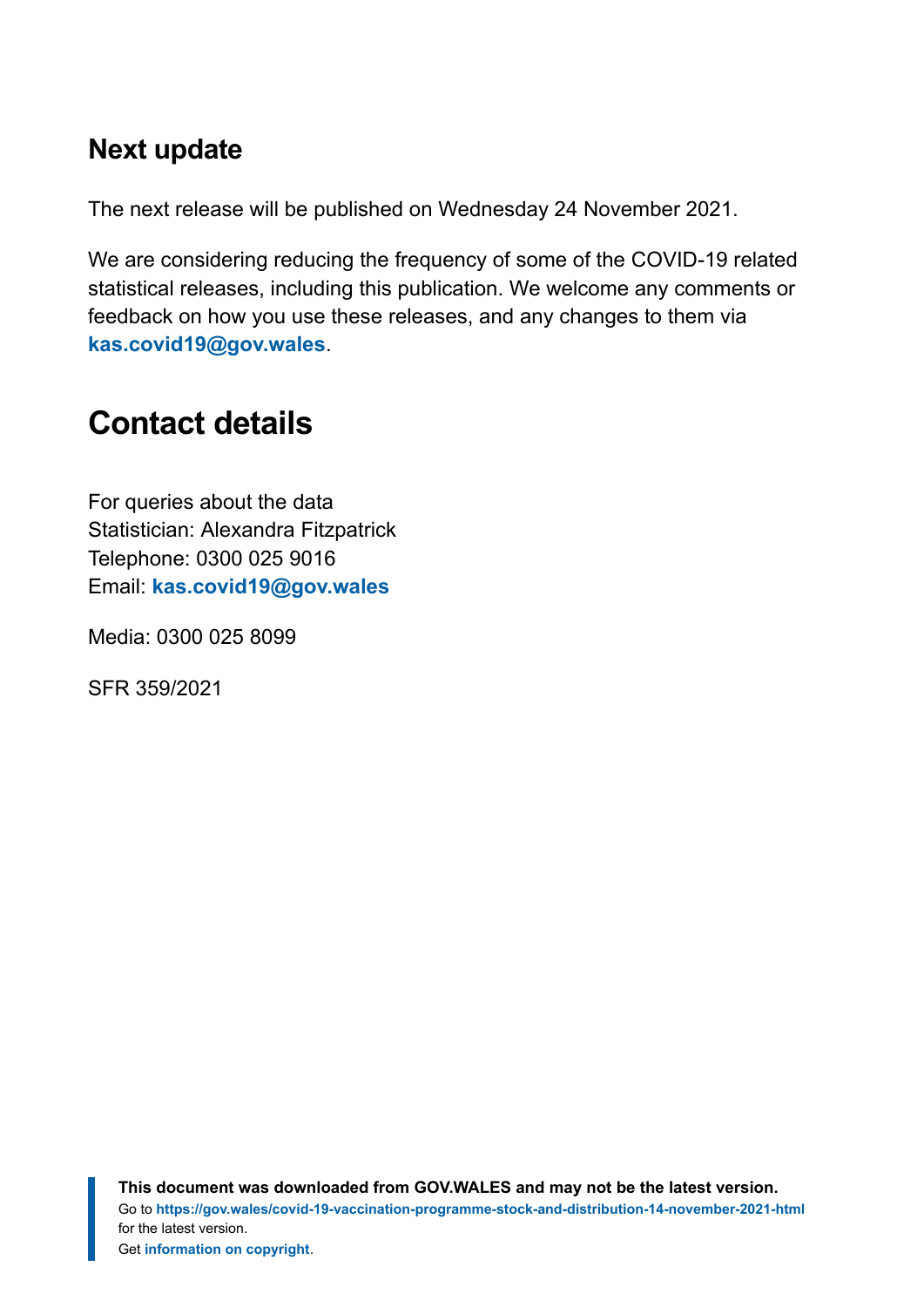#### **About this document**

This document is a copy of the web page **[COVID-19 vaccination programme](https://gov.wales/covid-19-vaccination-programme-stock-and-distribution-14-november-2021-html) [\(stock and distribution\): as at 14 November 2021](https://gov.wales/covid-19-vaccination-programme-stock-and-distribution-14-november-2021-html)** downloaded.

Go to **[https://gov.wales/covid-19-vaccination-programme-stock-and](https://gov.wales/covid-19-vaccination-programme-stock-and-distribution-14-november-2021-html)[distribution-14-november-2021-html](https://gov.wales/covid-19-vaccination-programme-stock-and-distribution-14-november-2021-html)** for the latest version.

This document may not be fully accessible, for more information refer to our **[accessibility statement](https://gov.wales/accessibility-statement-govwales)**.

Get **[information on copyright](https://gov.wales/copyright-statement)**.